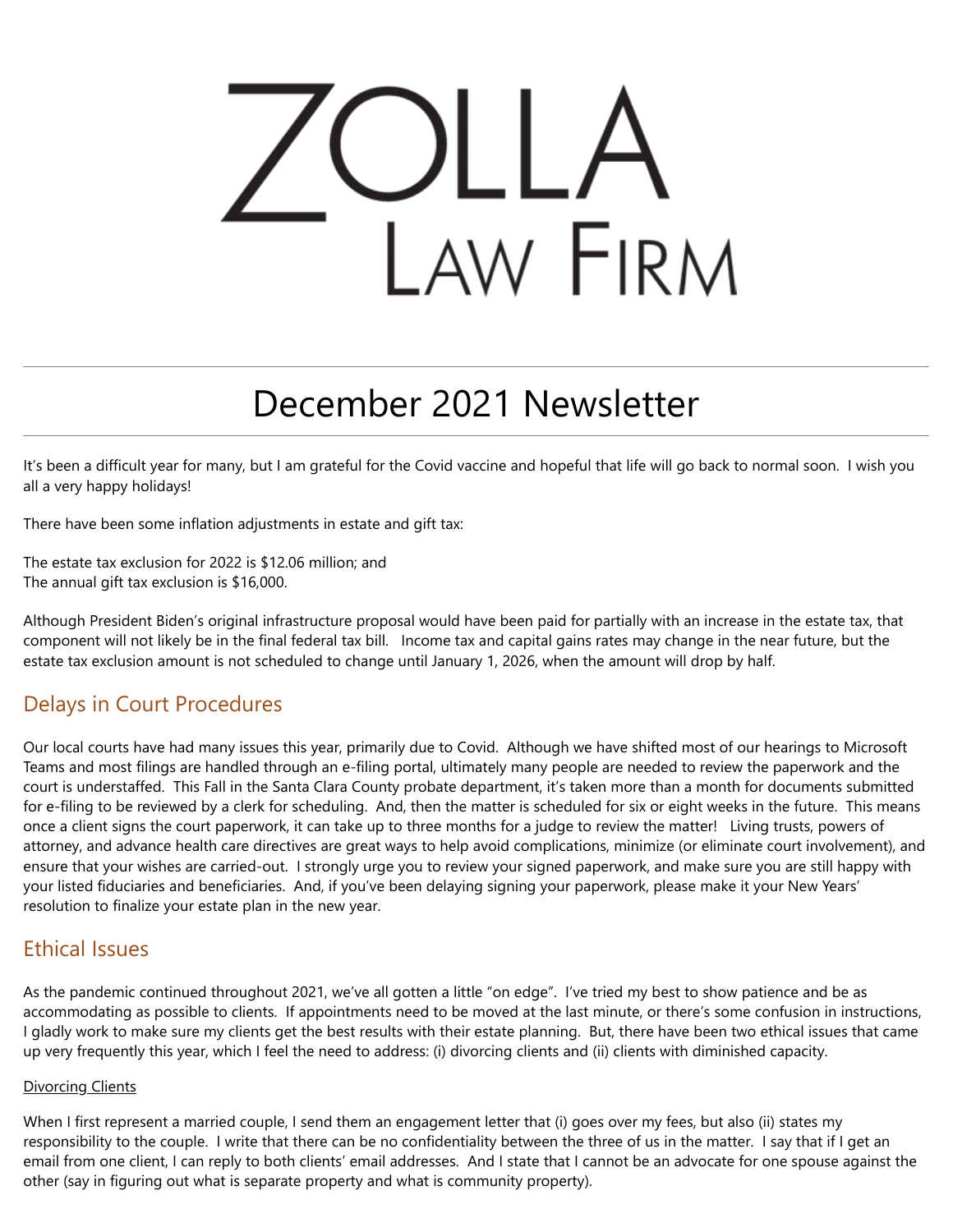When clients divorce, I am prohibited by California legal ethics rules from representing either or both spouses without the written consent of both of them. I also could be required to turn over my file to either spouse's divorce attorney.

This year, I've had multiple clients complain because I cannot represent them without their former spouse's consent. Unfortunately, under California law there is no amount of time that can override the conflict and it doesn't matter if I knew one client before the couple got married. This conflict must be waived by both spouses. I hate to lose clients who would prefer to work with me, but if it's an acrimonious divorce and a spouse won't agree to the continued representation, it really would be better if both former spouses started fresh with independent attorneys.

#### Clients with Diminished Capacity

The other issue that has come up many times this year is handling clients with diminished capacity. In all of these instances, an adult child (who is not a client in their own right) has called me to tell me that the client wants to change their estate plan and wants the child to schedule the appointment. Then the child drives the client to the appointment and tells me that the client wants to either (i) name that particular child as the trustee or (ii) give that child a larger share of the estate.

Please understand that I have been doing this work for 25 years and I am on high alert for undue influence as soon as the child makes the appointment. In my experience, a person who really wants to change their estate plan is capable of scheduling the appointment themself. But, I do try to keep an open mind and talk with the client privately about what they want to do.

In most cases, after the client's child leaves the room, the client immediately tells me exactly what the child wants. I'm sure the client was "primed" before the appointment. So, I try to continue the conversation for about ten minutes, asking the client about their living situation, family circumstances, financial concerns, and time and place. ( I actually had one client tell me, "She [my daughter] didn't tell me you would ask me this." I had asked her what day of the week it was!) I also ask the client multiple times about what they want to change. If the client can't tell me what the documents currently state, or give me a clear answer or explain why they want to change the paperwork, I refuse to modify the estate plan.

Believe me, I am not trying to trick the client, and it pains me to see a client lose their capacity and memory, but I also have to serve as my client's advocate at all costs and I cannot stand idly by and draft documents for a person who clearly doesn't understand them. This year marked the first time that the children of clients actually yelled at me for a refusal to create new documents! In one instance I was actually fearful of my personal safety.

I've been told I'm not a doctor and I don't have the right to assess capacity. But, I do know the base level of understanding that a person must have to create a will or a trust. And if a client can't answer basic questions and doesn't know why they're in my office, they are not in a position to execute new paperwork. The sad truth is the child will likely be able to find another attorney to assist them in changing the client's documents, and if not the child will probably draft the paperwork themselves and find a notary who will acknowledge the client's signature. Under California law, I'm not allowed to call Adult Protective Services or alert my client's other children of my concerns, and I can't send an email out to the attorneys of the Silicon Valley Bar Association telling them to avoid client's child like the plague (or like Covid). I just have to stand back and watch it play out, and know that if it goes to litigation, I'll be a witness and have to explain to a judge my concerns.

### Funding Your Trust

I am thrilled that so many of my clients have "funded" their trust by retitling their financial accounts and updating the beneficiaries of their retirement plans. But, for every ten clients who have completed the paperwork, I come across one or two who have done no funding, other than the transfer of their home into their trust as a part of their initial estate planning.

If you transfer your assets into your trust at your death, you make a huge gift to your trustee and family members. A successor trustee can step in as soon as they obtain a death certificate, and can start handling accounts, fix up and list your home for sale, and tackle numerous minute transactions to clean up your affairs. But, if your assets do not have a listed beneficiary and are not in your trust, and if they total more than \$166,250 in value, it will be necessary to file a petition in probate court to move those assets in your trust. In Santa Clara County, given the current scheduling issues with the court, this could mean at least a six month delay. And, if the asset is a vacation home or other real estate out of California, this will likely require a probate in the other state, and therefore at least a year of court paperwork.

If you have any questions about funding your trust, I highly suggest looking through your blue estate planning binder. And, if you need any specific assistance about forms or requirements, please do not hesitate to contact me directly.

# Client Workflow/Vacation

I am incredibly grateful to many of you who have referred your relatives, neighbors, and friends to me over the past year. However, to manage a decedent work-life balance there some cases I simply cannot take, even though they fit within the practice area of "estate planning". I am typically in the office from 8:30-5:30 M-F, and schedule my workflow to fit within that timeframe. I am happy to